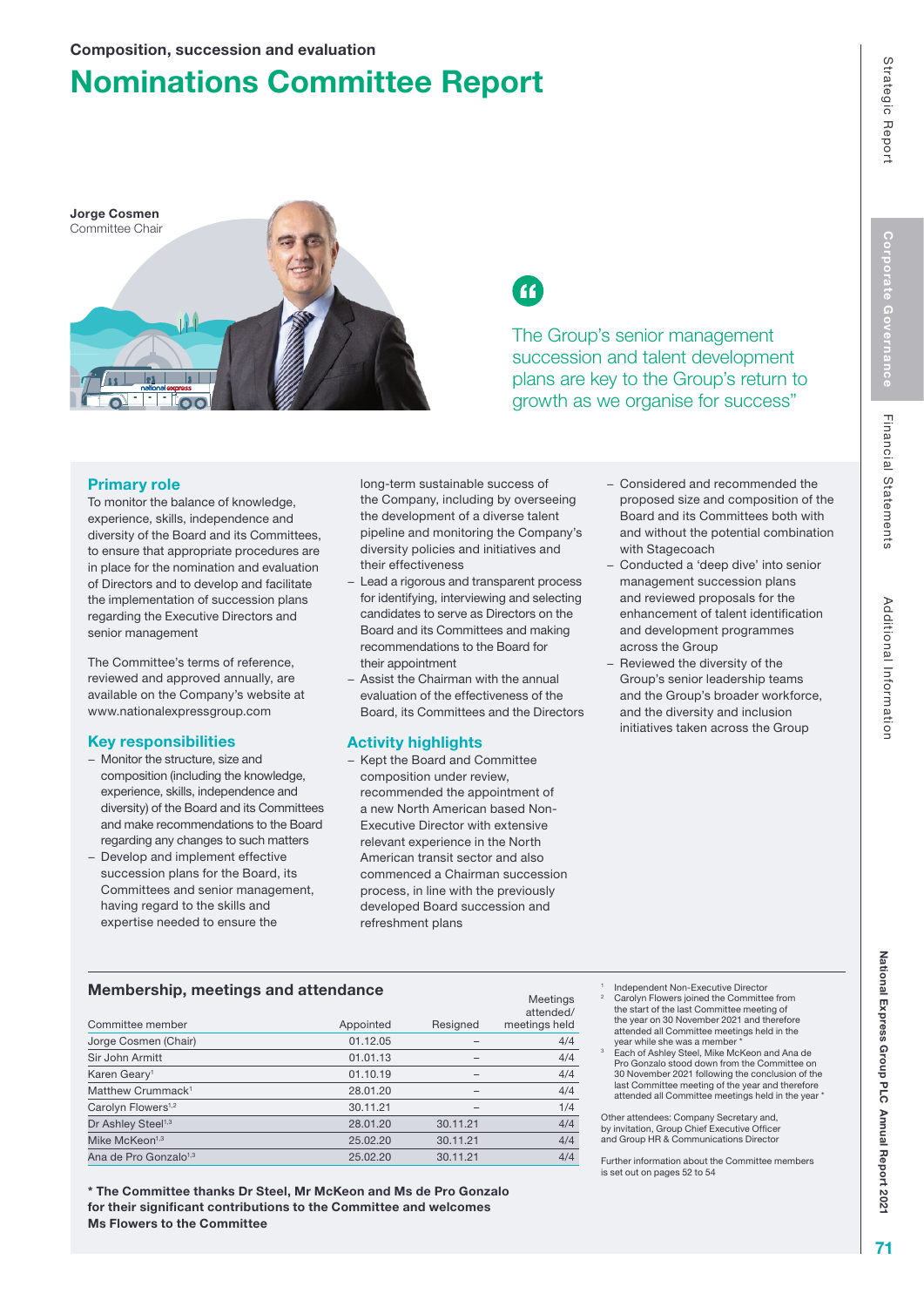# **Nominations Committee Report continued**

#### Dear fellow shareholder

I am pleased to present the Nominations Committee Report for the year under review. 2021 was another busy year for the Nominations Committee as we progressed certain of our previously developed Board succession plans and we considered and recommended the size and composition of the Board and its Committees both with and without the potential combination with Stagecoach. We also took our first 'deep dive' look at the Group's senior management succession and talent development plans, which are key to the Group's return to growth as we organise for success.

## Board and Committee composition during the year under review

Throughout 2021, the Committee has kept the composition of the Board and its Committees under review.

In line with its previous succession plans and the principle of regular refreshment of the Board, Carolyn Flowers was appointed to the Board and its Safety & Environment Committee in June 2021. Carolyn has significant experience in the North American passenger transportation industry and has worked for multiple stakeholders in that industry, from US central government transport agencies to US area and county transit authorities. As such, she is well positioned to understand, support and challenge our North American businesses and offer valuable insights into stakeholder views.

Carolyn was identified as an ideal candidate to enhance the Board's collective strong and relevant experience following market research conducted by, and recommendations received from industry contacts by, the Committee. As part of Carolyn's induction, she undertook a programme of visits to our US operations as described on page 65. A Q&A with Carolyn, in which she shares her initial observations of the Group and her views on aspects of the mass transit industry, is set out in Appendix 1 to this Report.

In early December 2021, Dr Ashley Steel stood down from the Board at the end of an agreed six-year term. Ashley was a member of all the Board's Committees and, since 2019, the Chair of the Remuneration Committee. I take this opportunity, on behalf of the Board, to once again thank Ashley for her significant contribution to the Board and its Committees.

Following these changes, the Board is now comprised of nine Directors who, as described in their biographies on pages 52 to 54 and as shown by the table below, have, between them, a wide range of highly relevant knowledge, skills and experience. This table is used by the Committee for Board succession planning.

Following these Board changes, the Committee also reviewed the membership of all the Board's Committees to ensure that each Director's knowledge, skill and experience was being put to best use and that Non-Executive Directors were maintaining an appropriate share of Committee responsibilities.

The outcome of this review was that:

- − Karen Geary, who was already a member of the Remuneration Committee, became its chair following Dr Steel standing down;
- − Ana de Pro Gonzalo joined the Remuneration Committee and stood down from the Nominations Committee;
- − Mike McKeon, who is Chair of the Audit Committee, stood down from the Nominations Committee; and
- − Carolyn Flowers joined the Audit and Nominations Committees.

The Remuneration and Audit Committees therefore remain composed of three independent Non-Executive Directors who between them have both the requisite disciplinary experience but also wider relevant experience. As Matthew Crummack, the Senior Independent Director, and Karen Geary remain members of the Nominations Committee with Carolyn Flowers alongside myself and Sir John Armitt, it remains composed of a majority of independent Non-Executive Directors who, between them, have a good balance of relevant skills and experience.

Throughout the year, all Non-Executive Directors continued to be members of the Board's Safety & Environment Committee, reflecting the importance the Board attaches to its business.

| Name and role of Director                                                  | Passenger<br>transport<br>industry<br>experience <sup>1</sup> | <b>Closely</b><br>adjacent<br>industry<br>experience | experience <sup>1</sup> | company management<br>experience | UK listed Operational/ International<br>business<br>experience | Finance/<br>experience <sup>1</sup> | People/<br>accounting remuneration<br>experience <sup>1</sup> | IT/Digital<br>experience <sup>1</sup> |
|----------------------------------------------------------------------------|---------------------------------------------------------------|------------------------------------------------------|-------------------------|----------------------------------|----------------------------------------------------------------|-------------------------------------|---------------------------------------------------------------|---------------------------------------|
| Sir John Armitt, Chairman                                                  |                                                               |                                                      |                         |                                  |                                                                |                                     |                                                               |                                       |
| Jorge Cosmen, Deputy<br><b>Chairman and Nominations</b><br>Committee Chair |                                                               |                                                      |                         |                                  |                                                                |                                     |                                                               |                                       |
| Ignacio Garat, Group Chief<br><b>Executive Officer</b>                     |                                                               |                                                      |                         |                                  |                                                                |                                     |                                                               |                                       |
| Chris Davies, Group Chief<br><b>Financial Officer</b>                      |                                                               |                                                      |                         |                                  |                                                                |                                     |                                                               |                                       |
| Matthew Crummack, Senior<br>Independent Non-Executive<br><b>Director</b>   |                                                               |                                                      |                         |                                  |                                                                |                                     |                                                               |                                       |
| Mike McKeon, Non-Executive<br>Director and Audit Committee<br>Chair        |                                                               |                                                      |                         |                                  |                                                                |                                     |                                                               |                                       |
| Karen Geary, Non-Executive<br>Director and Remuneration<br>Committee Chair |                                                               |                                                      |                         |                                  |                                                                |                                     |                                                               |                                       |
| Ana de Pro Gonzalo,<br>Non-Executive Director                              |                                                               |                                                      |                         |                                  |                                                                |                                     |                                                               |                                       |
| Carolyn Flowers,<br>Non-Executive Director                                 |                                                               |                                                      |                         |                                  |                                                                |                                     |                                                               |                                       |

For all Directors, excluding via their directorships with the Company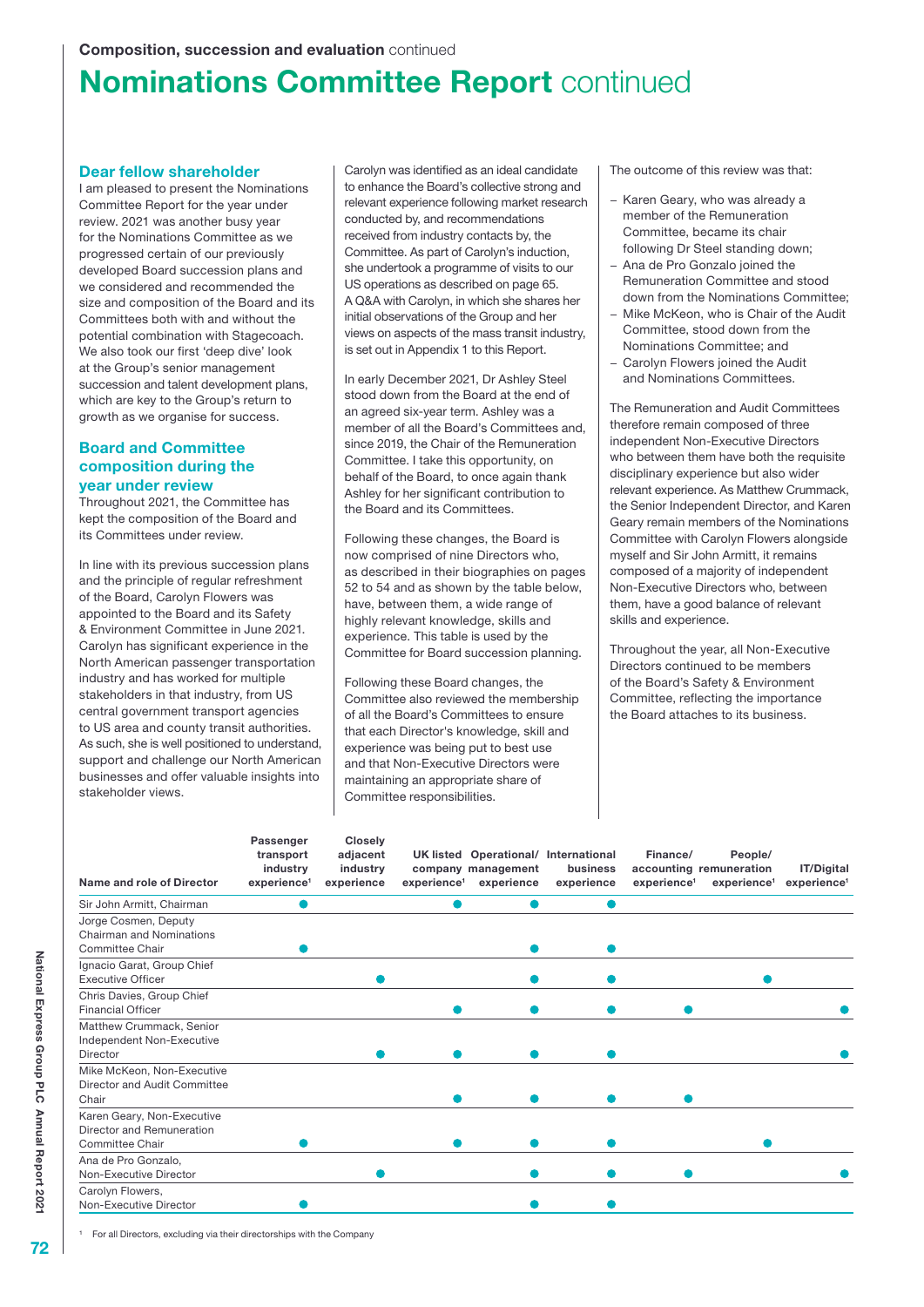# Financial Statements

## Board and Committee composition going forwards

Part of the Committee's work prior to the Company making an offer for Stagecoach was to carefully consider and recommend to the Board how it and its Committees should be composed if that transaction were to complete. Details of the outcome of these considerations and recommendations were included in the Company's firm offer announcement issued on 14 December 2021.

Succession planning for Sir John Armitt, who reached his nine-year tenure as Company Chairman in February 2022, had already commenced in early 2021 but was paused as a result of discussions with Stagecoach on the potential combination. Should the combination not complete, the Committee will revert to its original succession planning. In that case and as he confirmed in his introduction to Corporate Governance, Sir John will remain as Chairman to provide continuity of leadership to the Company and the Board pending the selection of a successor.

## Board, Committee and Director effectiveness

During 2021, the effectiveness of the Board, its Committees and of individual Directors was assessed by means of an external evaluation. The Board considered the timing of the evaluation opportune as it followed closely on from the Board having led the Group through its most challenging period since the Company's listing and it was performed at a time when the business environment in which the Group is operating is

changing due to customer behaviours, wider stakeholder expectations and rapid technological advancement.

The Company Chairman, in consultation with the Company Secretary and following discussions with several potential providers and receipt of recommendations from other FTSE 350 companies, selected Dr Sabine Dembkowski of Better Boards Limited to undertake the evaluation. Neither Dr Dembkowski nor Better Boards has any other connection with the Group.

The evaluation was designed to assess how effectively the Board functions as a whole and how effectively its Committees function. It was also intended to provide individual Board members with insights about themselves to enable them to improve their personal contribution, in turn increasing the overall effectiveness of the Board and Committees of which they are members.

The evaluation process is illustrated by the diagram below. It included a kick-off session, the Directors completing a digital questionnaire designed around Better Board's peer-reviewed research on the 'seven hallmarks of Board effectiveness', one-on-one interviews with the Directors, analysis by Better Boards of the questionnaire answers and interview outcomes, and one-on-one confidential feedback sessions with Directors as well as a group Board follow-up session. The findings of the Board and Committee evaluation and actions to be taken in response to those findings are summarised in Appendix 2 to this Report.

## Senior management succession planning

During 2021 and as planned, the Committee conducted its first formal 'deep dive' into senior management succession planning, undertaking a comprehensive assessment of the health of succession planning across the Group. Whereas previous Committee reviews of senior management succession plans focused on a shorter list of the most senior roles within the operating divisions and central functions over a short to medium term time horizon, this assessment extended to 87 management roles and considered the succession pipeline for all such roles over four different time horizons. It also considered the diversity within that pipeline and the talent identification and development programmes in place that support the maintenance of that pipeline. The assessment was sponsored by the Group CEO who, with the support of HR teams across the Group, held multiple discussions with current senior managers and high potential colleagues to understand their respective capabilities and ambitions and link these to the Group's organisational needs in delivering its strategy.

As a result of the assessment, the Committee is satisfied there are succession plans and talented individuals in the pipeline for a number of the roles over some of the time horizons but has observed that there is more work to do to identify successors for all the roles and over all the relevant time horizons. Identifying the gaps has laid the necessary groundwork for that further work. In addition, whereas the Group has developed and implemented a number of talent development initiatives in prior years, the assessment



National Express Group PLC

National Express Group PLC Annual Report 202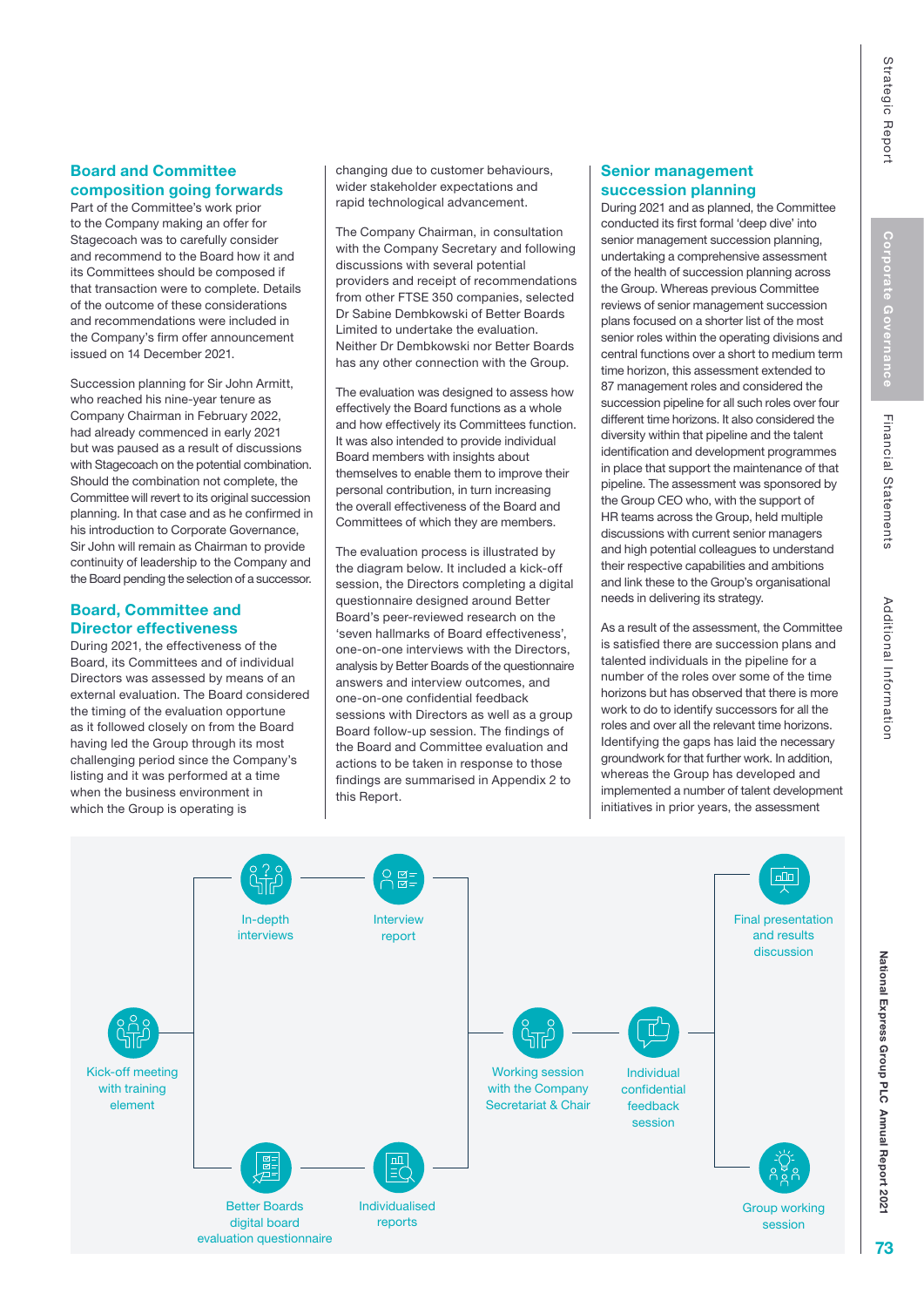# **Nominations Committee Report continued**

identified the need for more consistency and so for a Group-wide talent programme to be implemented based on combining the best of existing programmes and other best practice. The Committee is keen to see the output of this further work and creation of the Group-wide talent development programme, and will continue to conduct 'deep dives' in future years to assess progress.

Towards the end of 2021 the Company welcomed Karen Myers as the new Group HR & Communications Director. Karen brings a wealth of experience from her previous executive and current non-executive experience across the HR and corporate communications fields in listed UK PLCs. She will bring her experience to bear to support this Committee in its continued review of senior management succession plans and also to support the Remuneration Committee in the discharge of its responsibilities.

## Board and Company commitment to diversity and inclusion

The Board and Company remain committed to enhancing diversity at all levels of the Group's organisation, from the Board and senior management team to those working in front-line roles. The reasons for this commitment are those cited previously, as set out in the box below. They in turn help support the delivery of our Evolve strategy by contributing directly to our desired outcome to be the employer of choice. They also contribute indirectly to other desired outcomes, such as to be the safest and most reliable operator and have the most satisfied customers, as having the best people in our business making the best decisions will help us to achieve those outcomes.

The Company is committed to ensuring diversity in all its forms among, and inclusion of, its colleagues as these can:

- − improve decision-making at all levels of business by ensuring that diverse perspectives are brought to bear in those decisions;
- − attract, retain and promote the best talent by developing a culture of inclusion where all individuals are respected and supported to reach their full potential; and
- − better serve our customers, other stakeholders and the communities in which we work by ensuring the diversity of our workforce is representative of the diversity of our stakeholders.



The Board's own diversity policy is set out in the box below and, following review, the Committee believes this remains the right policy by specifically promoting gender and ethnic diversity among Board members as well as diversity of thought and inclusiveness within the context of ensuring all Board members have the right experience and skills.

The Board's policy on diversity and inclusion is:

- − to achieve and then maintain at least one third female representation on the Board;
- − to achieve and then maintain ethnic minority representation on the Board;
- − to ensure that its membership reflects the diversity of the geographies and customers that the Group serves; and
- − to respect the differences of its members and value and encourage the diversity of thought that such differences can bring,

in each case and always within the context of Board members having, between them, the experience and skills required to support the development, oversight and delivery of the Company's strategy.

The gender and ethnic diversity of the Board as at the date of publication of this Report is shown by the Board pie charts above.

Diversity is also a key consideration in senior management succession planning and, as noted before, diversity within the current senior management team and the talent pipeline was considered as part of the 'deep dive' review. One of the key objectives of a new Group-wide talent development programme will be to continue to promote diversity in the senior management succession pipeline.

The gender diversity of the Group Executive Committee (GEC) and its direct reports as at 31 October 2021, as well as the gender diversity across our whole workforce, are illustrated by the pie charts shown on the next page. We have made year-on-year progress in promoting female diversity in our senior management teams, and gender diversity also remains strong across our workforce as a whole. We do not currently collect ethnicity data on our senior management teams or across our workforce as a whole due to legal restrictions but, empirically, we believe we have good ethnic diversity across the workforce as we operate in many countries and ethnically diverse cities across the world and our workforce is drawn from these vibrant communities.

Over recent years, this Committee has reported on the creation of the Company's Global Diversity & Inclusion Council and its three strategic ambitions:

1. Reflecting the communities we serve by increasing those in underrepresented groups at all levels of the workforce, with a key emphasis on those in management roles, in order that we better reflect the communities we operate in.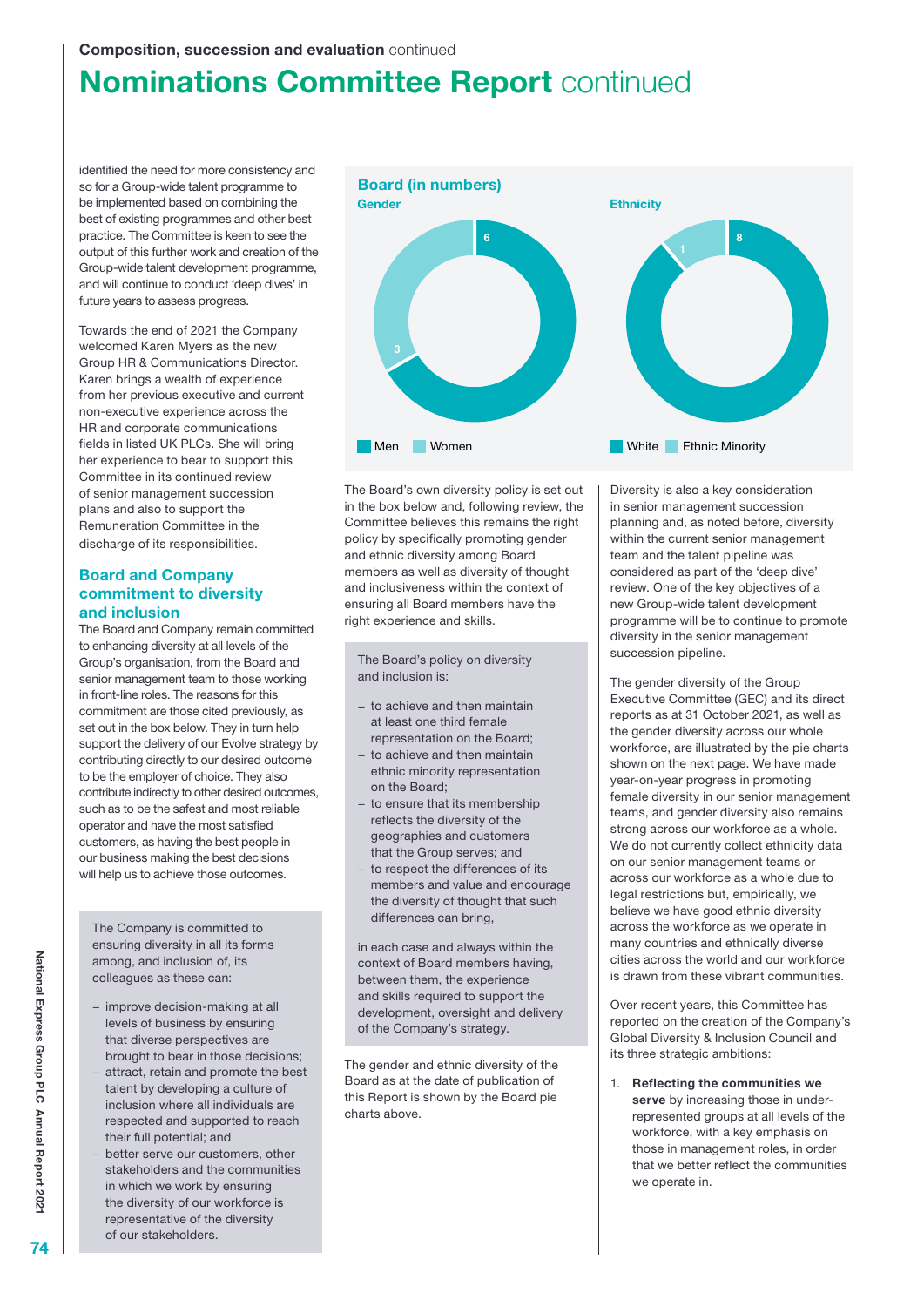

- 2. Creating inclusive and accessible working environments, free of racism or any other form of discrimination, where people respect and value each other's diversity and the contribution they make.
- 3. Driving a culture of empowerment by empowering leaders at all levels to take effective ownership of diversity and inclusion and deliver demonstrable change.

During 2021, each of the Group's business divisions made progress against these three strategic aims by building on the foundations set in 2020:

#### Strategic Aim 1: Reflecting the communities we serve

The Group has focused on embedding selection practices which are free from bias by:

- − Providing unconscious bias training throughout the leadership population and offering 14 specific diversity and inclusion e-learning courses, with thousands of colleagues completing these in 2021.
- − Creating 'Guidelines for an inclusive language' for all recruiters in ALSA to ensure inclusive language is used in job offers and overall communications.
- − Conducting programmes targeted at high potential female colleagues to increase the number of women applying to lead teams and internal projects.

### Strategic Aim 2: Creating inclusive and accessible working environments

The Group's divisions celebrated the diverse backgrounds of their colleagues by sponsoring events and activities:

− The UK business celebrated Black History Month by colleagues sharing stories via video clips as well as NX West Midlands inspectors wearing ties to show support for the celebrations.

- − The NX Pride Bus was part of the Birmingham Pride Parade.
- − The North America business celebrated National Observance of Hispanic Heritage Month by sharing the positive employment experiences of many of its employees of Hispanic descent on internal and external social media channels.
- − ALSA celebrated gender diversity by holding a week long 'Women's Week' as part of International Women's Day, with activities such as expert briefings, webinars and roundtable events.

#### Strategic Aim 3: Driving a culture of empowerment

The Group's leadership has driven ownership of strategic ambitions at local level by:

- − Creating Diversity & Inclusion Councils within each of the three principal divisions which meet regularly with divisional leadership to proactively work on solutions together.
- − The UK Diversity & Inclusion Council running a 'Stronger Together' Campaign to encourage colleagues to report inappropriate behaviours via an internal portal.

## Proposed re-election and election of Directors

Having regard to the outcome of the Board, Committee and Director external evaluation, and in particular its finding that Board members have, between them, highly relevant knowledge and experience, a broad range of skills and a collective deep understanding of passenger transport, the Committee is satisfied that the Board and its Committees function effectively and that each Director contributes well to the Company.

The Committee has also considered the independence of each individual Director and the overall independent balance of the Board and its Committees. The Board, on the Committee's advice, is satisfied that there is an appropriate balance of independence on the Board and all its Committees and that each Director who is identified as being independent on pages 52 to 54 is so independent.

The Committee further considered each individual Director's commitment to the Company, their external commitments and any actual and potential conflicts of interest in line with the refreshed policies adopted by the Board during the year, as referred to on page 70. The Board, on the Committee's advice, is also satisfied that each Director has dedicated, and is able to dedicate, sufficient time and attention to their duties to the Company.

Accordingly, the Board, on the Committee's advice, is recommending that shareholders re-elect, or elect, all the current Directors of the Company at the 2022 AGM.

Jorge Cosmen Nominations Committee Chair 9 March 2022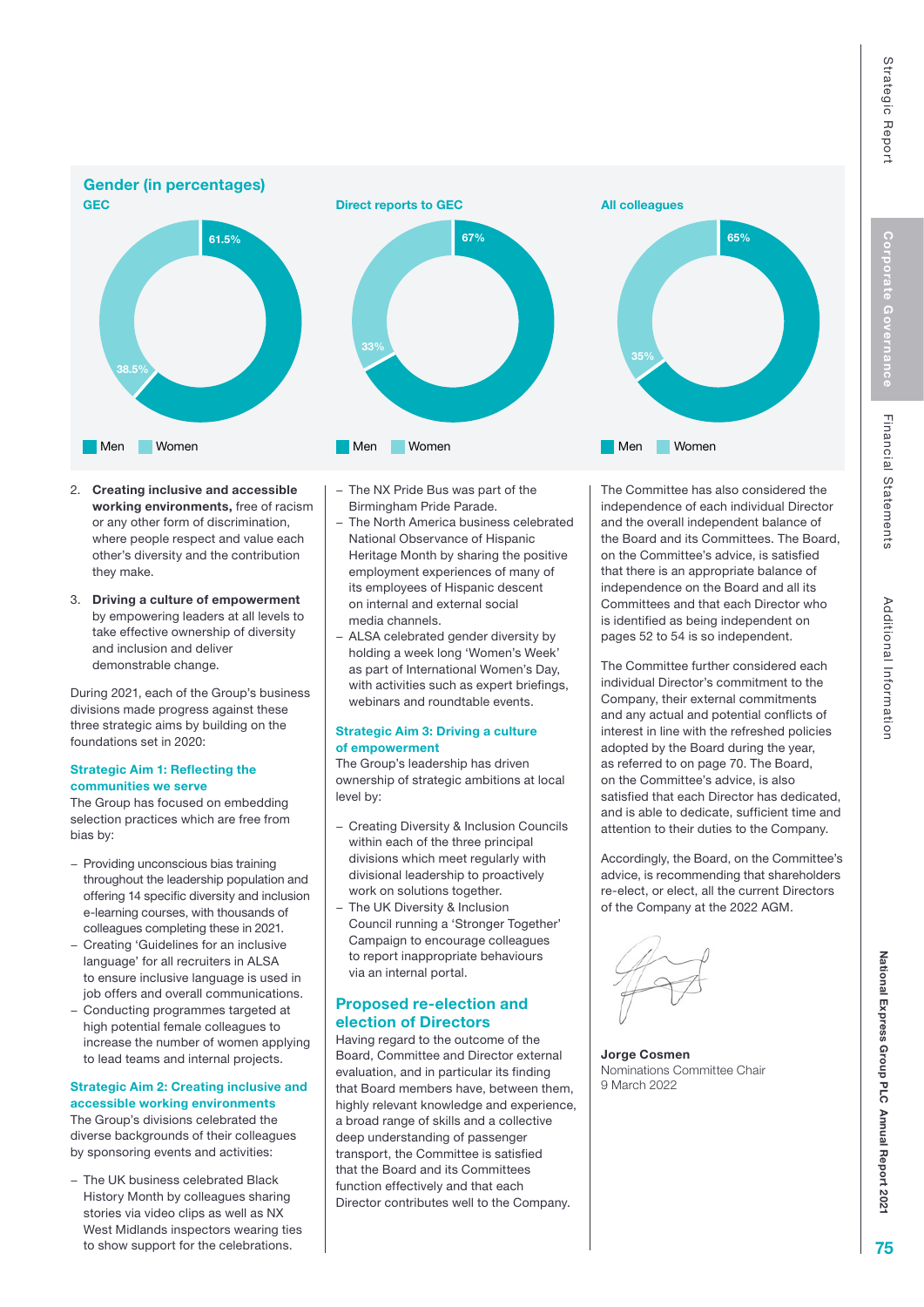# **Nominations Committee Report continued**



## Q How was your induction?

It was very professional and comprehensive, and gave me a really good overview of the business, its governance and my duties as a director of a UK listed company. I had one-to-one meetings (online due to Covid-19 restrictions at the time) with each of the Executive and Non-Executive Directors to hear their views on being a National Express Board member and I had sessions with both internal and external legal teams to make sure I was clear on the UK regulatory framework and my UK legal responsibilities. When Covid-19 restrictions eased, I was able to visit sites in North America and the UK to see some of our businesses in operation, which was a real highlight. Further details of these site visits are on pages 63 and 65.

#### **Q** You participated in a workforce engagement event. Did this give you a good insight into the views of members of the workforce?

Yes, I had the opportunity to speak with colleagues from across our global operations, which gave me good insight into the work they are doing on the ground day-to-day and how our decisions in the Boardroom can affect them. It was also a great networking opportunity for colleagues, so something that should be continued in the future.

Q What do you think of National Express' approach to safety? I've been really impressed; there is a comprehensive programme of policies which translate into actions being taken at every level to prevent incidents. There is also a detailed review of root causes where incidents do happen and any appropriate adjustments are made following such review. Safety really is the number one priority here.

Q You have valuable experience in the US transit industry, including as a customer. From what you've seen of National Express in your first six months, what do you think we do well and where do we have more to do? I've been inspired by the people and their dedication to providing the best service. Our people have really stepped up during the pandemic to meet the needs of customers and the wider community, having to respond quickly and adjust their ways of working to accommodate changes to customer requirements.

In my experience as a customer, it is all about service; the key is providing the best service at a price the customer can afford. National Express knows this – 'most satisfied customer' is one of the outcomes of the Evolve strategy – and, from my site visits, I can see how the teams are constantly driven to find ways to provide the best service. However, I think technology has more of a role to play, and in particular how we transition to using technology to further improve the rider and employee experience. This should be a focus for the future.

Q What do you think of National Express' zero emission fleet ambitions? What opportunities and challenges do you think they present? The transport industry has a responsibility for reducing emissions. It will be a long pathway for the whole industry to be zero emission, but it is a pathway National Express is already on, as I experienced first-hand having just travelled on one of our zero emission vehicles and having had the opportunity to see our electric and hydrogen buses at our Coventry depot. I can see it is a journey National Express is committed to, which in itself presents an opportunity for us to lead the way for the passenger transport industry.

But there will be challenges; zero emission vehicles are new technologies which mean new ways of working for our drivers, our engineers and our operations. They also import new types of risk that we are updating our safety programme to deal with. I also think a major challenge will be around charging infrastructure and associated costs. However, these challenges can be overcome. National Express is already identifying and resolving challenges and governments worldwide are aligned on making resources available. In the USA, the Biden administration recently passed the Infrastructure Investment and Jobs Act, which includes significant resources for electrification and zero emission technology.

Q Within the USA, are the labour shortages an issue for all industries or only affecting the transport industry, and are the shortages country-wide or only impacting specific regions? There has been a major shift in the US labour market during Covid-19 which is impacting other industries such as retail and hospitality, but is mainly affecting transit, para transit and school transport and is a country-wide issue.

We are transporting the most vulnerable in society – the most precious cargo – and the number of checks that we need to complete to ensure we have suitable drivers means that the recruitment process takes longer for us, and it is harder for candidates to meet the criteria, which means we can lose drivers to other industries. It will be challenging; we have very high standards in a difficult market, but we have a plan.

Q You will have experienced the Black Lives Matter movement in the USA. What do you think employers should learn from this? The BLM movement is a clear call for inclusion and recognition of diversity we need to be constantly aware of and supportive in recognising and embracing the values of everyone contributing to an organisation and society.